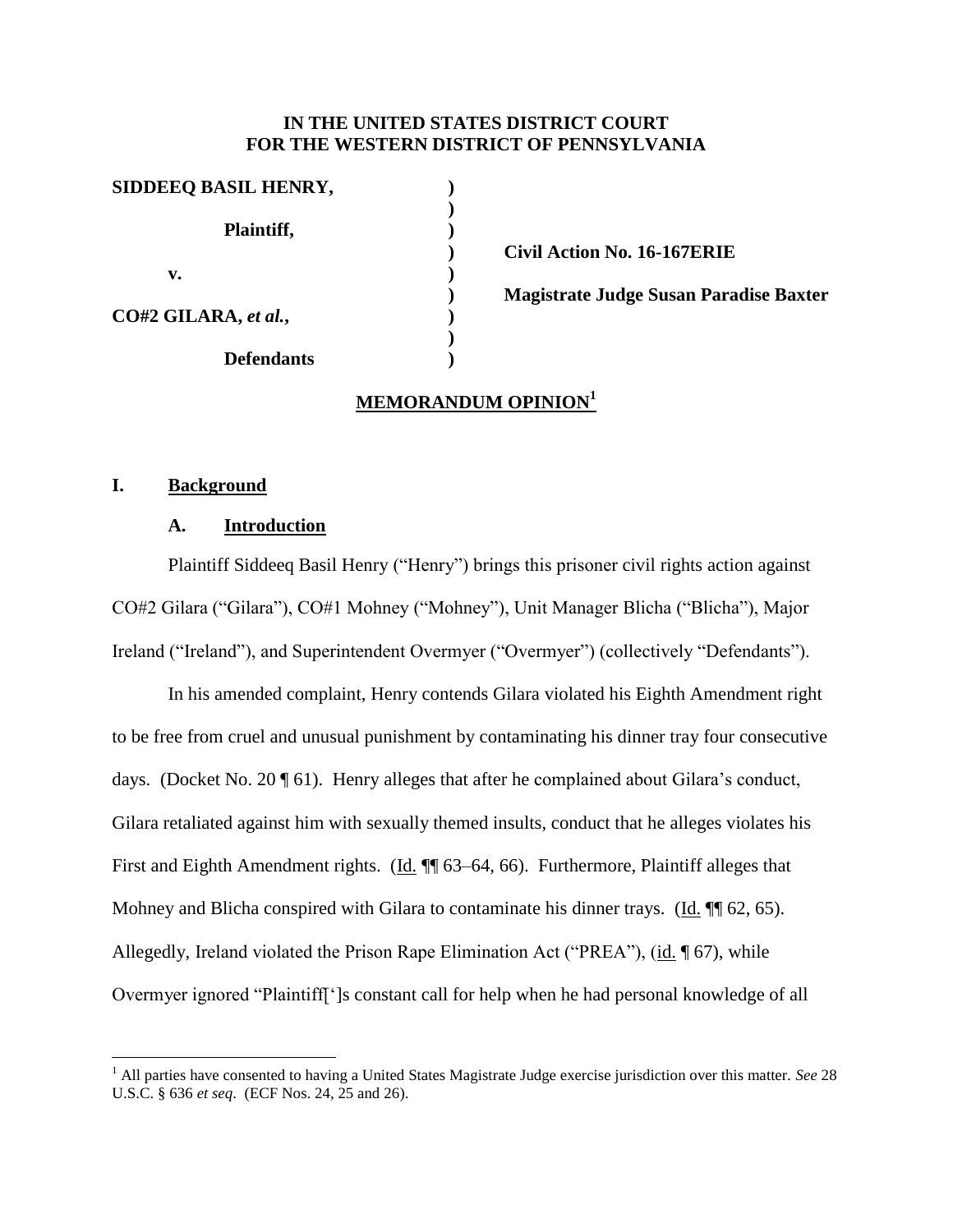incidents," making him liable as a supervisor. (Id. ¶ 68). Plaintiff seeks to enforce his constitutional rights through 28 U.S.C. § 1983.

Defendants move for dismissal on several grounds.  $2$  Defendants Gilara and Mohney argue that Henry did not state a cognizable Eighth Amendment claim for contaminated food because he did not allege the food injured him. (Docket No. 22 at 5–6). Henry's conspiracy claim should fail as a matter of law because he did not state an adequate underlying Eighth Amendment violation by Gilara and made only bald, conclusory allegations that Mohney and Blicha entered into a conspiracy with Henry. (Id. at 7–8; Docket No. 32 at 6). Henry's retaliation claim against Gilara is insufficient because it lacks specificity. (Docket No. 22 at 8– 9). Ireland argues that the claim against her should be dismissed because the PREA contains no private right of action and Overmyer defends against Henry's supervisory liability claim by pointing out that he cannot be liable on a *respondeat superior* basis. (Docket No. 32 at 4, 7–8).

After considering Henry's amended complaint (Docket No. 20), Defendants' briefs in support of their motions to dismiss (Docket Nos. 22, 32), and Henry's briefs opposing Defendants' motions to dismiss (Docket Nos. 26, 36), the Court will grant Defendants' Rule 12(b)(6) motions to dismiss (Docket Nos. 21, 31) and will dismiss all of Henry's claims against Defendants with prejudice. In addition, Gilara's and Mohney's Rule 12(b)(6) motion to dismiss (Docket No. 12) Henry's original complaint (Docket No. 4) will be denied as moot.

#### **B. Plaintiff's Allegations**

 $\overline{a}$ 

On February 26, 2016, prison officials at SCI Forest placed Henry in K-Block, a restrictive housing unit ("RHU"), because he allegedly assaulted two corrections officers.

 $<sup>2</sup>$  Although all Defendants are represented by the Office of the Attorney General, there are two separate motions to</sup> dismiss pending; the first was filed on behalf of Gilara and Mohney [Docket No. 21] and the second on behalf of Blicha, Ireland and Overmeyer [Docket No. 31].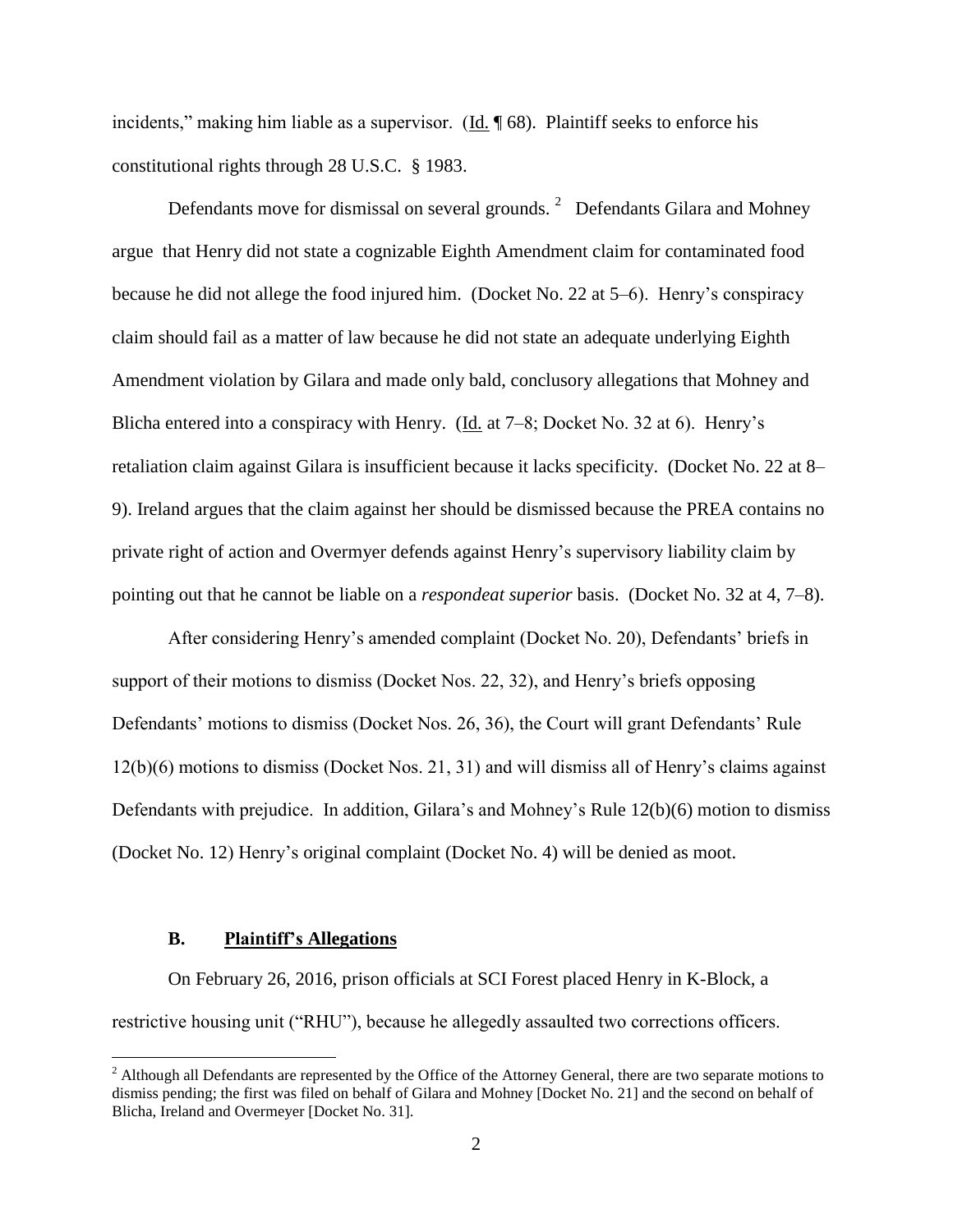(Docket No. 20 ¶ 10). The next day, Plaintiff claims Gilara personally served him a dinner tray, laughing and telling him to "enjoy my special sauce bitch," which sauce was a "brownish liquid that smelled like chewing tobacco." (Id. ¶¶ 12–14). A similar incident is alleged to have occurred on February 28, 2016, when Gilara separately served Henry's dinner tray with a "brownish liquid that smelled like chewing tobacco, balls of hair and dirt" in his food, remarking "that's from my buddy you punched." (Id. ¶¶ 15–17). The following day, February 29, 2016, Plaintiff claims Mohney served the other RHU inmates, but passed Henry, explaining "Gilara has your special tray." (Id.  $\P$  18–20). Gilara later brought a tray to Henry from outside the RHU and allegedly repeated his "special sauce" remark from two days before. (Id. ¶¶ 21–22). Plaintiff claims the tray again contained "a brownish liquid that smelled like chewing tobacco." (Id. ¶ 23). Finally, Gilara allegedly remarked to "let [him] know if [his dinner] tastes funny" after personally serving Plaintiff's tray on March 1, 2016. (Id. ¶¶ 24–26). This time Henry claims the tray contained the brown liquid that tasted like chewing tobacco as well as a "thick yellowish green glob of mucus." (Id. 127). Henry alleges that he was unable to properly consume his dinner from February 27, 2016, through March 1, 2016. (Id. ¶¶ 12, 15, 18, 24, 28).

Plaintiff also claims that Gilara's improper interactions with him extended beyond food trays. Henry claims that Gilara called him a "big faggot" and insinuated that Henry was kicked out of his last jail because Henry fought his lover (id. ¶ 31), that Gilara told Henry that "me and my buddies will ejaculate into a cup so you could drink it, (id. 1932)" asked Henry if he ever allowed a horse to anally penetrate him or if he ever orally copulated with a dog (id.), and told his coworkers that Henry has AIDS because Henry is homosexual. (Id. ¶ 33). In response, Henry filed a complaint under the Prison Rape Elimination Act ("PREA") with the Pennsylvania State Police. (Id. ¶ 34).

3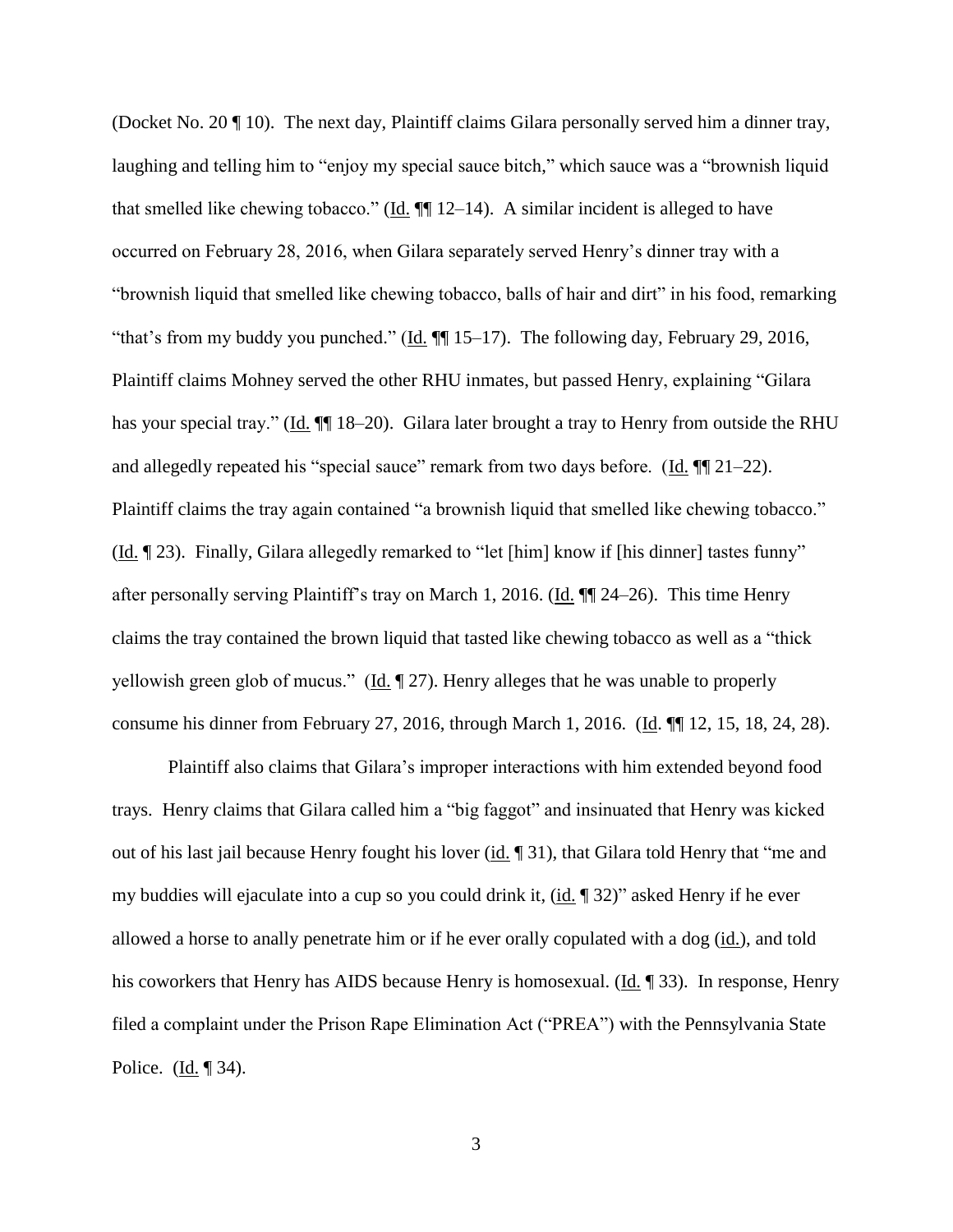In addition, Henry filled out a Form DC-135A (inmate request to staff member) and sent it to SCI Forest Superintendent Overmyer requesting that he be moved from the RHU to another housing block, J-Unit, listing the dates and times he received allegedly contaminated food. (Docket No. 20-1 at 1). Plaintiff alleges Gilara continued verbally harassing him even after he entered J-Unit, by saying on June 13, 2016, "you know you are gay, so don't act cool in front of these guys" as well as "you know you like it rough." (Id. ¶ 35–36). Henry filed another PREA complaint against Gilara with PREA Coordinator Ireland, but Ireland did not investigate Henry's PREA complaint. (Id.  $\P$   $\P$  37, 38). Four days later, while Blicha visited, Henry claims he asked him why he did not prevent Henry's food trays from being contaminated in the RHU. (Id. 140). Blicha allegedly asked "how did his spit taste" and added "you are lucky that's all you got after you assaulted staff." (Id. ¶¶ 41, 43).

## **II. Standards of Review**

#### **A.** *Pro Se* **Litigants**

*Pro se* pleadings, "however inartfully pleaded," must be held to "less stringent standards than formal pleadings drafted by lawyers." Haines v. Kerner, 404 U.S. 519, 520–21 (1972). If the court can reasonably read pleadings to state a valid claim on which the litigant could prevail, it should do so despite failure to cite proper legal authority, confusion of legal theories, poor syntax and sentence construction, or a litigant's unfamiliarity with pleading requirements. Boag v. MacDougall, 454 U.S. 364 (1982); United States ex rel. Montgomery v. Brierley, 414 F.2d 552, 555 (3d Cir. 1969) (petition prepared by a prisoner may be inartfully drawn and should be read "with a measure of tolerance"); Smith v. U.S. District Court, 956 F.2d 647 (7th Cir. 1992); Freeman v. Dep't of Corr., 949 F.2d 360 (10th Cir. 1991). Under our liberal pleading rules, during the initial stages of litigation, a district court should construe all allegations in a complaint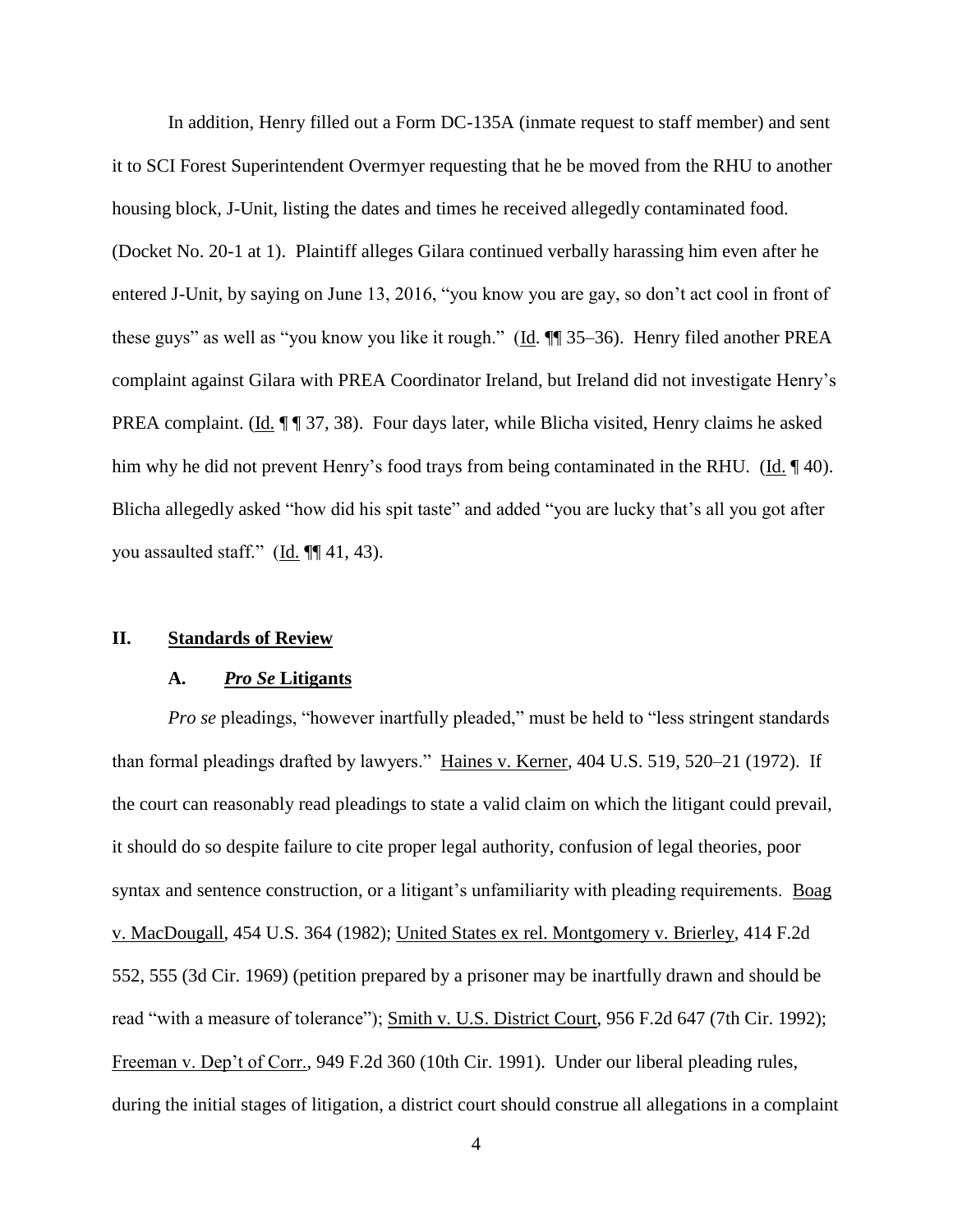in favor of the complainant. Gibbs v. Roman, 116 F.3d 83 (3d Cir. 1997), overruled on other grounds by Abdul-Akbar v. McKelvie, 239 F.3d 307, 311 (3d Cir. 2001). See, e.g., Nami v. Fauver, 82 F.3d 63, 65 (3d Cir. 1996) (discussing Fed. R. Civ. P. 12(b)(6) standard); Markowitz v. Ne. Land Co., 906 F.2d 100, 103 (3d Cir. 1990) (same). Because Henry is a *pro se* litigant, this Court may consider facts and make inferences where it is appropriate.

## **B. Rule 12(b)(6)**

A motion to dismiss filed pursuant to Rule 12(b)(6) must be viewed in the light most favorable to the plaintiff and the complaint's well-pleaded allegations must be accepted as true. Erickson v. Pardus, 551 U.S. 89, 93–94 (2007). A complaint must be dismissed pursuant to Rule 12(b)(6) if it does not allege "enough facts to state a claim to relief that is plausible on its face." Bell Atl. Corp. v. Twombly, 550 U.S. 544, 570 (2007) (rejecting the traditional 12(b)(6) standard set forth in Conley v. Gibson, 355 U.S. 41 (1957)). See also Ashcroft v. Iqbal, 556 U.S. 662 (2009) (specifically applying Twombly analysis beyond the context of the Sherman Act).

A court need not accept inferences drawn by a plaintiff if they are unsupported by the facts set forth in the complaint. See California Pub. Emps'. Ret. Sys. v. The Chubb Corp., 394 F.3d 126, 146 (3d Cir. 2004) (citing Morse v. Lower Merion Sch. Dist., 132 F.3d 902, 906 (3d Cir. 1997)). Nor must the court accept legal conclusions set forth as factual allegations. Twombly, 550 U.S. at 555 (citing Papasan v. Allain, 478 U.S. 265, 286 (1986)); see also McTernan v. City of York, Pa., 577 F.3d 521, 531 (3d Cir. 2009) ("The tenet that a court must accept as true all of the allegations contained in a complaint is inapplicable to legal conclusions."). A plaintiff's factual allegations "must be enough to raise a right to relief above the speculative level." Twombly, 550 U.S. at 556 (citing 5 C. WRIGHT & A. MILLER, FEDERAL PRACTICE AND PROCEDURE § 1216, pp. 235–36 (3d ed. 2004)). Although the United States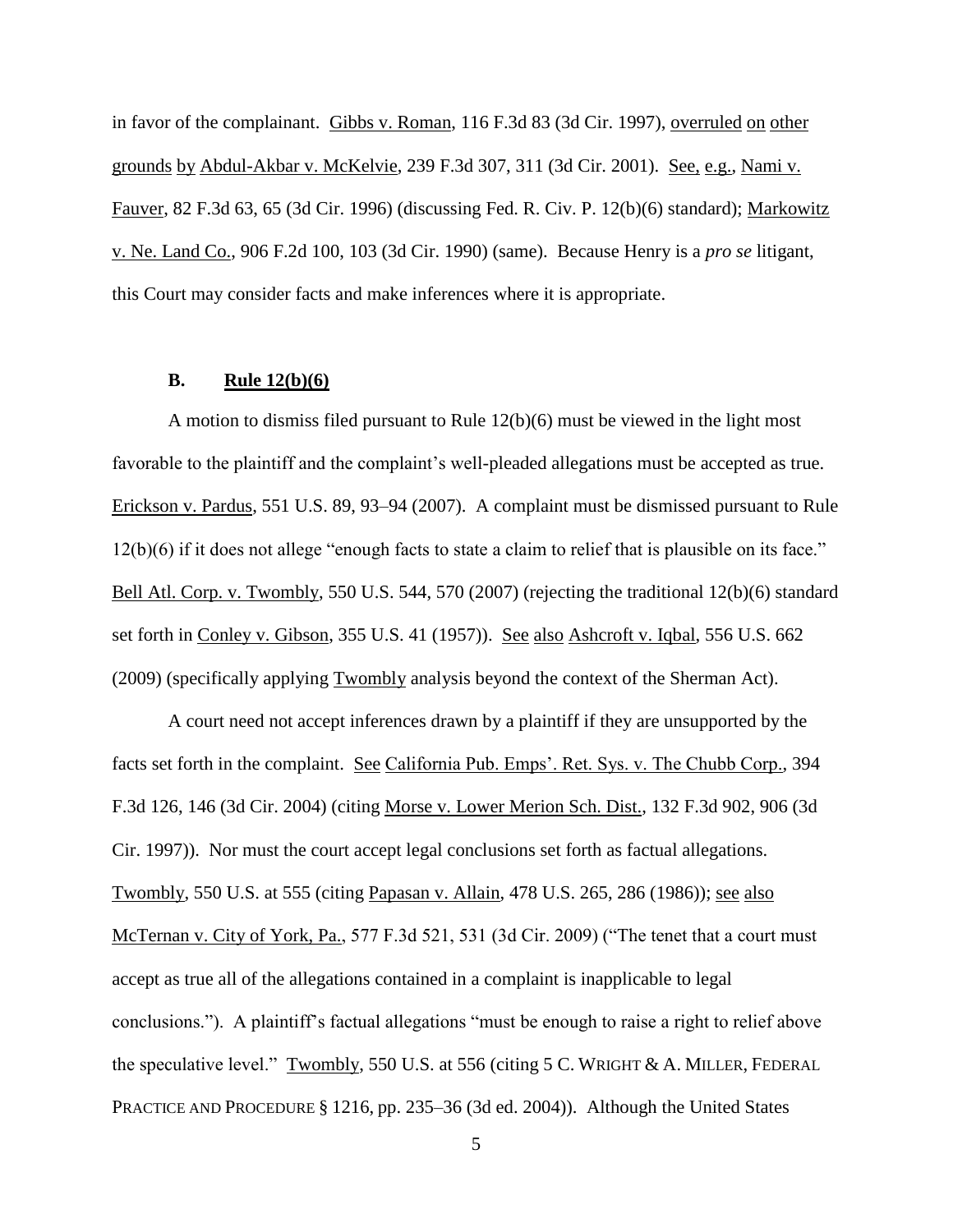Supreme Court does "not require heightened pleading of specifics, [the Court does require] enough facts to state a claim to relief that is plausible on its face." Id. at 570.

In other words, at the motion to dismiss stage, a plaintiff is "required to make a 'showing' rather than a blanket assertion of an entitlement to relief." Smith v. Sullivan, No. 07-528, 2008 WL 482469, at \*1 (D. Del. Feb. 19, 2008) (quoting Phillips v. Cty. of Allegheny, 515 F.3d 224, 231 (3d Cir. 2008)). "This 'does not impose a probability requirement at the pleading stage,' but instead 'simply calls for enough facts to raise a reasonable expectation that discovery will reveal evidence of the necessary element." Phillips, 515 F.3d at 234 (quoting Twombly, 550 U.S. at 556 n.3).

The Third Circuit has expounded on the **Twombly/Iqbal** line of cases. To determine the sufficiency of a complaint under Twombly and Iqbal, courts must follow three steps:

> First, the court must 'tak[e] note of the elements a plaintiff must plead to state a claim.' Second, the court should identify allegations that, 'because they are no more than conclusions, are not entitled to the assumption of truth.' Finally, 'where there are well-pleaded factual allegations, a court should assume their veracity and then determine whether they plausibly give rise to an entitlement for relief.'

Burtch v. Milberg Factors, Inc., 662 F.3d 212, 221 (3d Cir. 2011) (quoting Santiago v. Warminster Twp., 629 F.3d 121, 130 (3d Cir. 2010)).

"The purpose of a motion to dismiss is to test the sufficiency of a complaint, not to resolve disputed facts or decide the merits of the case." Tracinda Corp. v. DaimlerChrysler AG, 197 F. Supp. 2d 42, 53 (D. Del. 2002) (citing Kost v. Kozakiewicz, 1 F.3d 176, 183 (3d Cir. 1993)). Indeed, the Supreme Court has held that a complaint is properly dismissed under Rule 12(b)(6) when it does not allege "enough facts to state a claim to relief that is plausible on its face," Twombly, 550 U.S. at 570, or when the factual content does not allow the court "to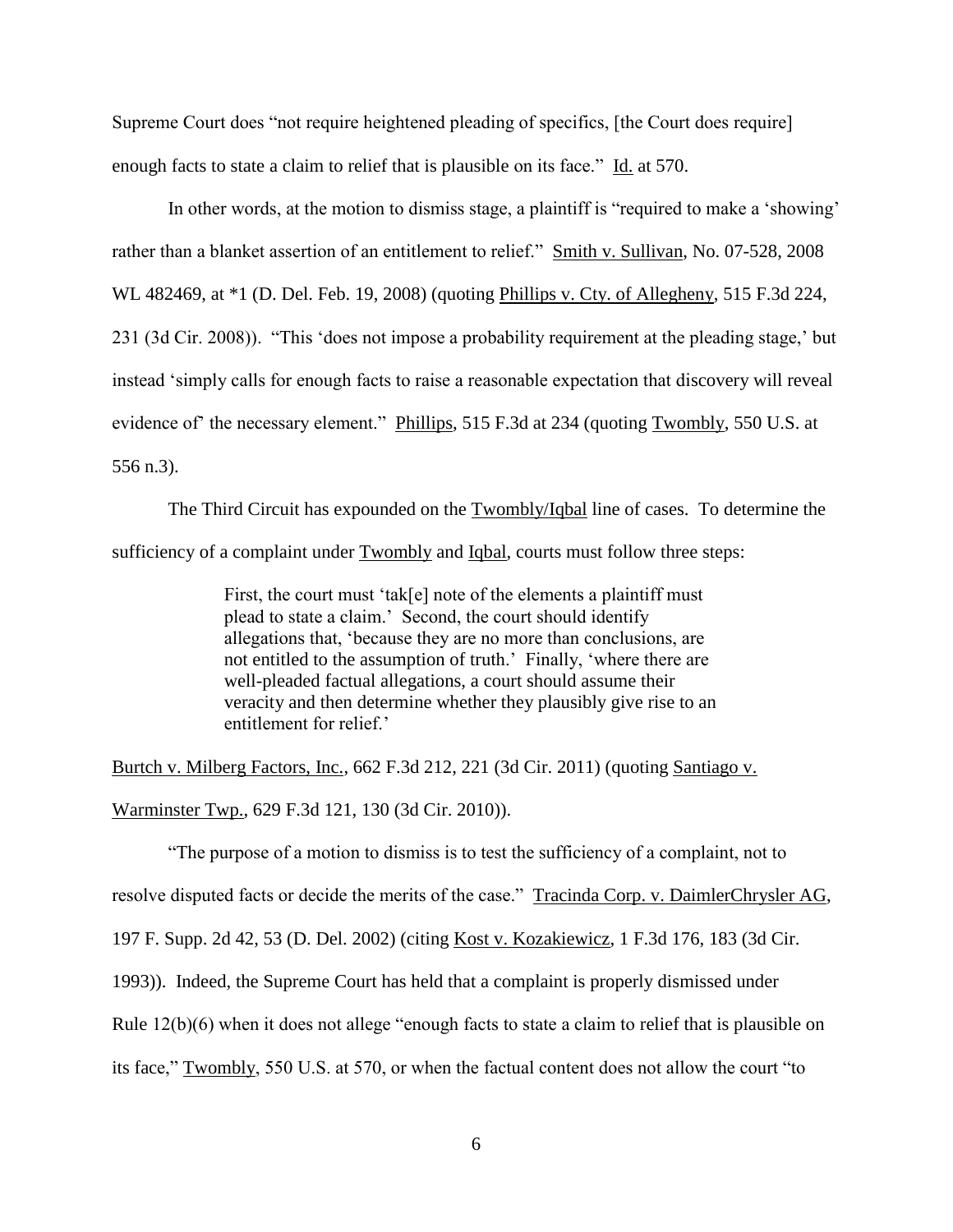draw the reasonable inference that the defendant is liable for the misconduct alleged." Iqbal, 556 U.S. at 678. The question is not whether the plaintiff will prevail in the end. Rather, the question "is whether the plaintiff is entitled to offer evidence in support of his or her claims." Swope v. City of Pittsburgh, 90 F. Supp. 3d 400, 405 (W.D. Pa. 2014) (citing Oatway v. Am. Int'l Grp., Inc., 325 F.3d 184, 187 (3d Cir. 2003)).

#### **III. Discussion**

#### **A. PREA Claims**

Plaintiff cannot use § 1983 as a vehicle to raise a claim for which there is no private right of action. See Gonzaga Univ. v. Doe, 536 U.S. 273 (2002). The Prison Rape Elimination Act "does not provide a private right of action." Bowens v. Emps. of the Dep't of Corr., 2015 WL 803101, at \*1 n.1 (E.D. Pa. Feb. 26, 2015); Washington v. Folino, 2013 WL 998013, at \*4 (W.D. Pa. Feb. 28, 2013) (holding that violations of the Prison Rape Elimination Act do not create a private cause of action); Nestor v. Dir. of NE. Region Bureau of Prisons, 2012 WL 6691791, at \*3 (D.N.J. Dec. 20, 2012) ("Plaintiff may not assert a private claim under the PREA."). Henry's attempted PREA claims against Ireland and Gilara (referring to violation of 42 U.S.C. § 15602(1)) fail as a matter of law. (Docket No. 20  $\P$  64, 67). Therefore, they will be dismissed with prejudice.

## **B. Retaliation Claim**

To state a retaliation claim, Henry must allege that: (1) the conduct that led to the supposed retaliation was constitutionally protected; (2) the prisoner endured an adverse action from prison officials; and (3) the prisoner's constitutionally protected conduct was a substantial or motivating factor in his discipline. Rauser v. Horn, 241 F.3d 330, 333 (3d Cir. 2001).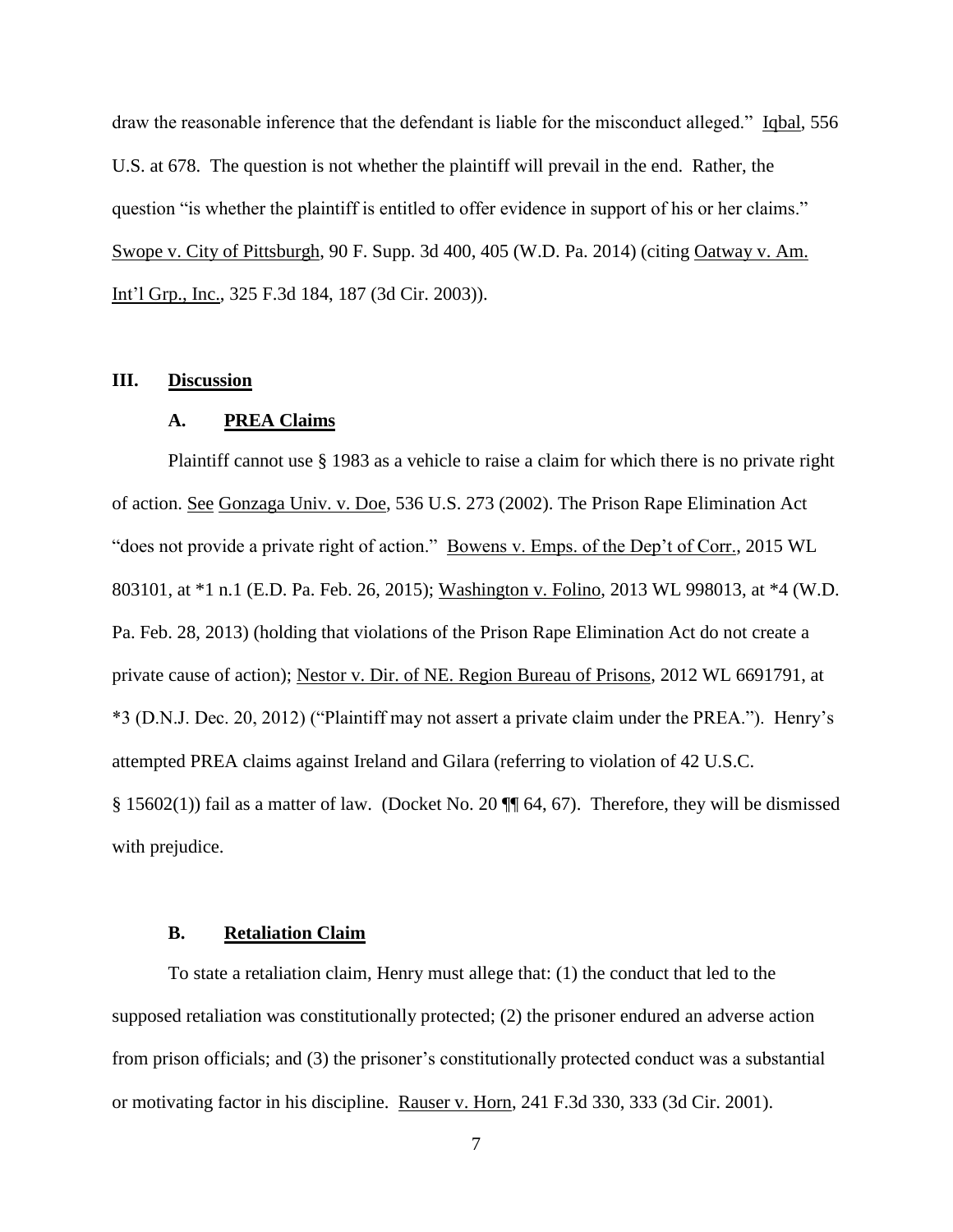Assuming arguendo that Henry satisfies elements one and three, at issue is whether he endured an adverse action. An adverse action must be "sufficient to deter a person of ordinary firmness from exercising his [constitutional] rights." Allah v. Seiverling, 229 F.3d 220, 225 (3d Cir. 2000).

Here, the conduct Henry claims is retaliatory does not constitute an adverse action as a matter of law. Although Gilara's alleged conduct is far from professional, it does not constitute the requisite adverse action in order to state a *prima facie* claim of retaliation. The Third Circuit has repeatedly held that verbal threats alone do not constitute adverse action for the purposes of establishing a *prima facie* retaliation claim. Chruby v. Kowaleski, 534 Fed. Appx 156, 161 (3d Cir. 2013); Dunbar v. Barone, 487 Fed. App'x 721, 723 (3d Cir. 2012) (affirming summary judgment for Defendants where Defendants allegedly threatened Plaintiff by telling him that he was a "marked man" and that his "days were numbered"); Burgos v. Canino, 358 Fed. App'x 302, 306 (3d Cir. 2009) ("Mere threats do not constitute retaliation."); Booth v. King, 228 Fed. App'x 167 (3d Cir. 2007) ("Absent any allegation of physical harm, the defendants' verbal threats do not amount to a constitutional violation."). Thus, Henry has not alleged that he endured any adverse actions and the Court will dismiss his First Amendment retaliation claim against Gilara with prejudice.

### **C. Eighth Amendment Claims**

## *1. Sexual Insults*

Henry is unable to state an Eighth Amendment claim against Gilara based on his sexual insults. "Verbal harassment does not give rise to a constitutional violation enforceable under § 1983." Prisoners' Legal Ass'n v. Roberson, 822 F. Supp. 185, 189 (D.N.J. 1993). "It is well-settled that the use of words, no matter how violent, is not actionable under § 1983." Moore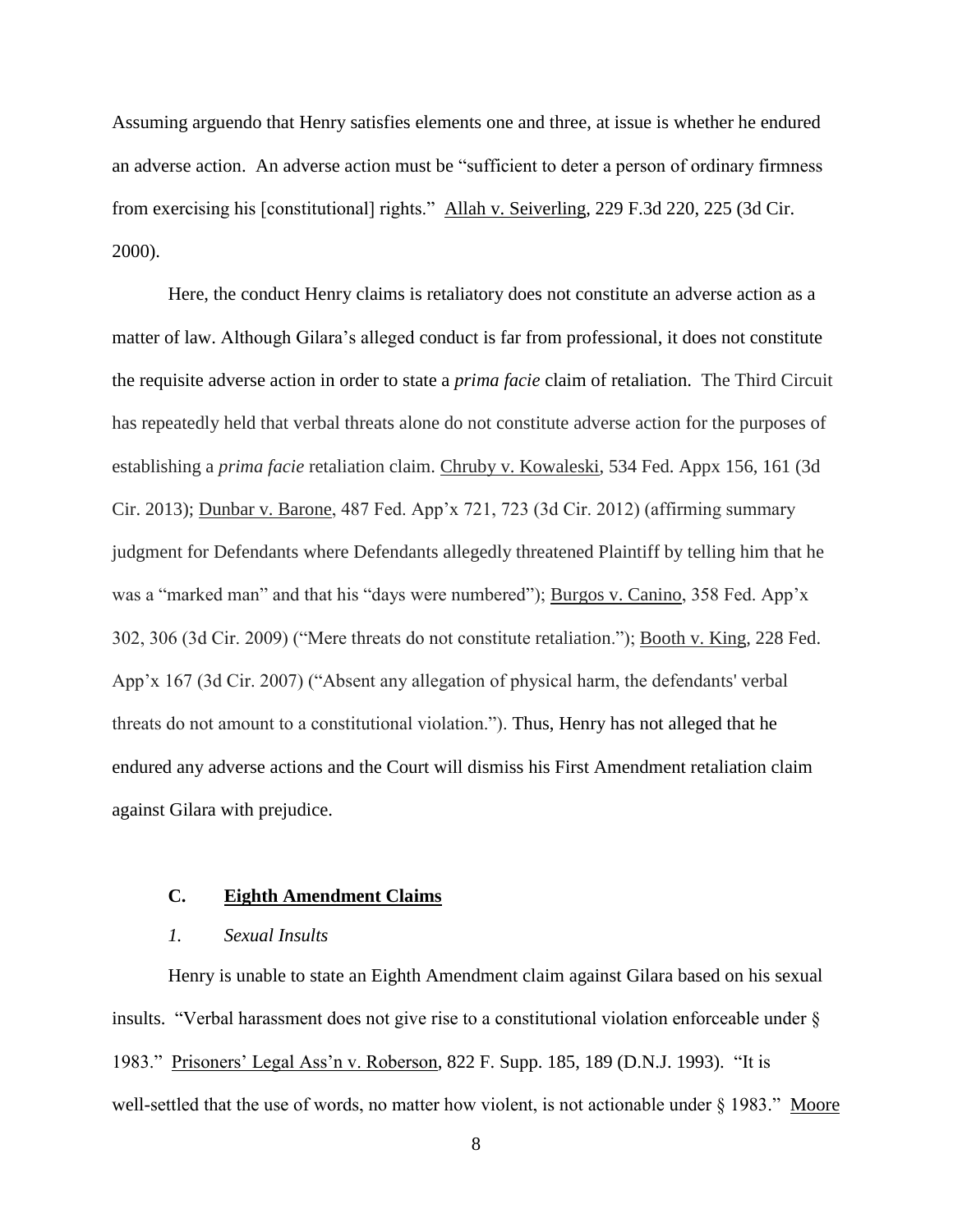v. Adams, 2013 WL 3972447, at \*6 (W.D. Pa. July 30, 2013); see also Jacobs v. Bayha, 2010 WL 3895768 (W.D. Pa. Sept. 30, 2010) (listing cases). Gilara directed numerous unprofessional, sex-laced remarks toward Henry, but such verbal harassment does not give rise to a violation under the Eighth Amendment or any constitutional provision. Henry's attempt to state an Eighth Amendment claim on the basis of Gilara's verbal harassment will be dismissed with prejudice.

## *2. Contaminated or Inadequate Food*

 $\overline{a}$ 

To show a prison official violated a prisoner's Eighth Amendment rights, the prisoner must show that (1) the "official's act or omission . . . result[s] in the denial of 'the minimal civilized measure of life's necessities" and  $(2)$  the official is deliberately indifferent<sup>3</sup> "to inmate health or safety." Farmer v. Brennan, 511 U.S. 825, 834 (1994) (quoting Rhodes v. Chapman, 452 U.S. 337, 347 (1981)). Prison officials must provide "adequate food, clothing, shelter, and medical care" to inmates. Id. at 832. "To demonstrate a deprivation of his basic human needs, a plaintiff must show a sufficiently serious objective deprivation." Tillman v. Lebanon Cty. Corr. Facility, 221 F.3d 410, 418 (3d Cir. 2000).

Henry alleges that he was unable to properly consume his dinner from February 27, 2016, through March 1, 2016. (Docket No. 20 ¶¶ 12, 15, 18, 24, 28). On February 27, 2016, he claims that Gilara personally served him a dinner tray with a "brownish liquid that smelled like chewing tobacco." (Id. ¶ 14). A similar incident occurred on February 28, 2016, February 29, 2016, and March 1, 2016 (Id.  $\P$  23–27). Plaintiff claims that Defendant Gilara's actions "deprived Plaintiff of a basic human need by contaminating the food trays four straight days with malicious intent to

 $3$  To establish deliberate indifference: "(1) a prison official must know of and disregard an excessive risk to inmate health or safety; (2) the official must be aware of facts from which an inference could be drawn that a substantial risk of serious harm exists[;] and (3) the official must also draw the inference." Brown v. Overmyer, 2017 WL 487119, at \*3 (W.D. Pa. Jan. 13, 2017) (citing Farmer, 511 U.S. at 837).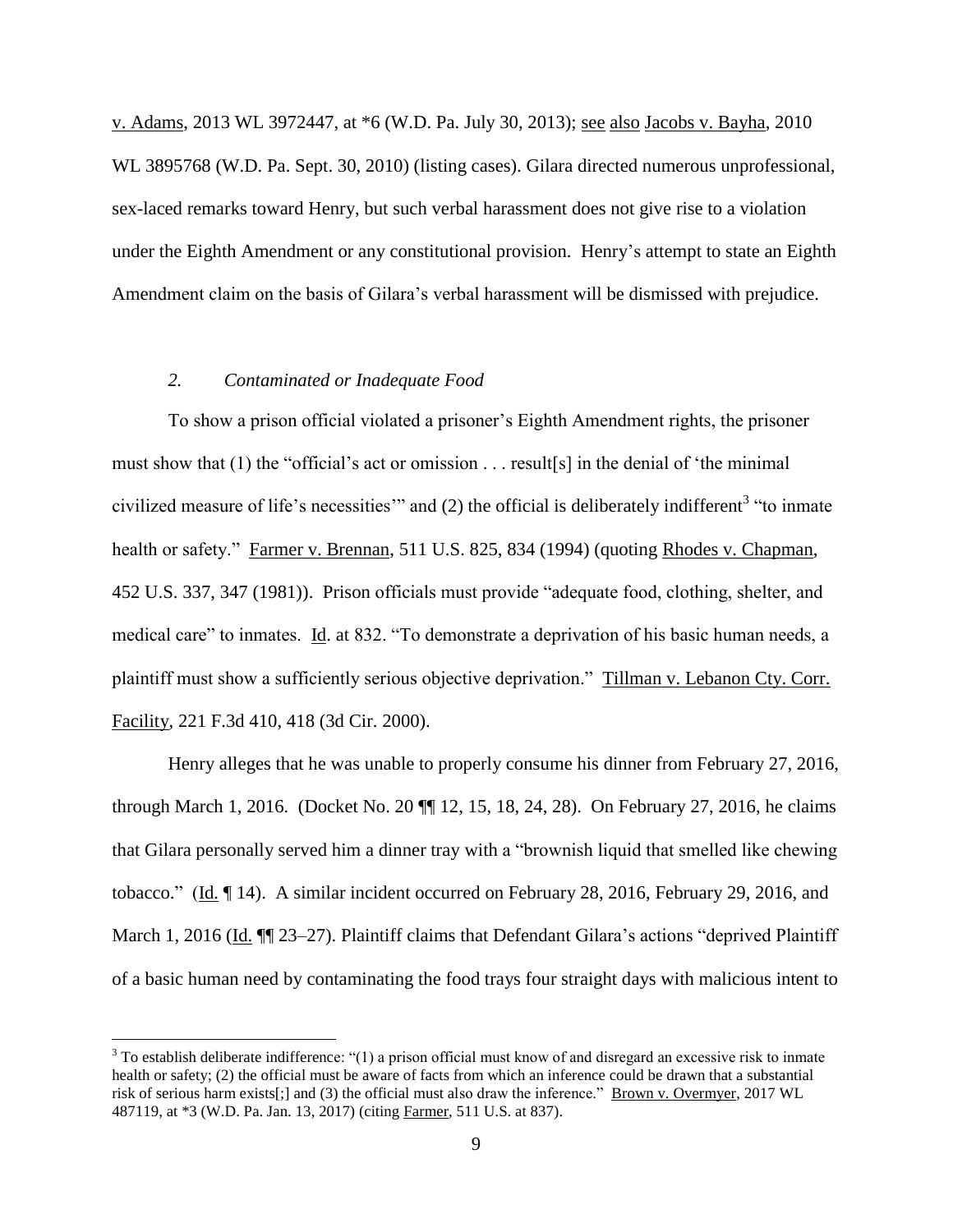cause harm/emotional distress. Defendant Gilara's actions violation [sic] Plaintiff's rights under the Eighth Amendment to the U.S. Constitution, and caused Plaintiff pain, suffering, and emotional distress." (Docket 20, ¶ 61).

 An objectively, sufficiently serious injury is one that denies the inmate "the minimal civilized measure of life's necessities," such as food, water, shelter. Rhodes, 452 U.S. at 347; see also Young v. Quinlan, 960 F.2d 351, 364 (3d Cir. 1992) (holding that, at a minimum, correctional institutions must provide inmates with "adequate food, clothing, shelter, sanitation, medical care, and personal safety"). However, in order for conditions of confinement to be considered cruel and unusual under the Eighth Amendment, the deprivation of "the minimal civilized measure of life's necessities" must be "widespread." See McCluskey v. Vincent, 505 Fed.App'x 199, 204 (3d Cir. 2012) (internal citations omitted). Only extreme deprivations are sufficient to establish an Eighth Amendment violation. See Dockery v. Beard, 509 Fed.App'x 107, 112 (3d Cir. 2013) (citing Farmer, 511 U.S. at 834); Rhodes, 452 U.S. at 347; Robles v. Coughlin, 725 F.2d 12, 15 (2d Cir. 1983) (only a substantial deprivation of food to a prisoner sets forth a viable Eighth Amendment claim).

Here, Plaintiff has alleged only four instances of being served contaminated food. Even assuming Plaintiff's allegations are correct, these instances of food contamination falls far short of the level of deprivation required to establishing an Eighth Amendment violation. Henry's allegations do not constitute a substantial deprivation as a matter of law. "[O]nly a substantial deprivation of food to a prisoner sets forth a viable Eighth Amendment claim." Lindsey v. O'Connor, 327 F. App'x 319, 321 (3d Cir. 2009). "[T]he Eighth Amendment's prohibition against cruel and unusual punishment is implicated" when prison officials systematically "den[y] a series of meals to an inmate over a span of weeks." Rodriguez v. Wetzel, 2015 WL 1033842 at

10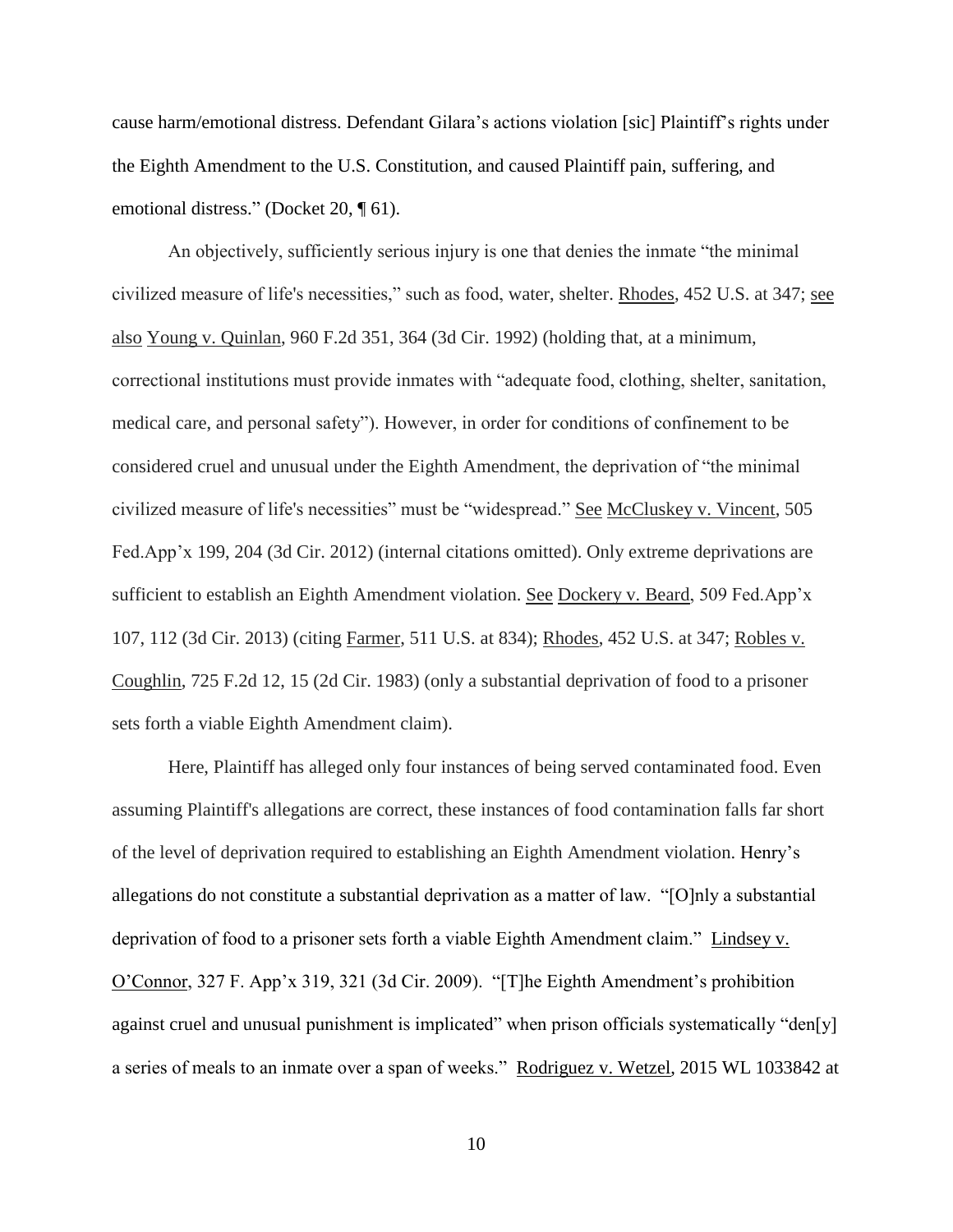\*11 (3d Cir. 2015). Henry averred that Gilara purposefully contaminated his dinner tray on four consecutive days. (Docket No. 20 ¶¶ 12, 15, 18, 24, 28). Henry did not accuse the Defendants, in his amended complaint, of denying him "a series of meals . . . over a span of weeks" or even totally depriving him of food over a four-day period. Rodriguez, 2015 WL 1033842 at \*11. As a result, Henry's allegations in this regard are insufficient to state an Eighth Amendment claim as a matter of law and will be dismissed with prejudice.

## *3. Civil Conspiracy to Contaminate Food<sup>4</sup>*

 $\overline{a}$ 

A civil conspiracy claim under section 1983 requires a plaintiff to allege "(1) an agreement of two or more conspirators  $(2)$  to deprive the plaintiffs of a constitutional right $[ (3)$ under color of state law." Glass v. City of Phila., 455 F. Supp. 2d 302, 357 (E.D. Pa. 2006) (citing Parkway Garage, Inc. v. City of Phila., 5 F.3d 685, 700 (3d Cir. 1993)). "[A] cause of action for civil conspiracy requires a distinct underlying tort as a predicate to liability." In re Orthopedic Bone Screw Prods. Liab. Litig., 193 F.3d 781, 789 (3d Cir. 1999). Because Henry has not stated a legally cognizable Eighth Amendment claim for food contamination or deprivation, his civil conspiracy claim against Mohney and Blicha will be dismissed with prejudice.

<sup>4</sup> Henry's amended complaint alleged that Mohney and Blicha violated 42 U.S.C. §§ 1985 and 1986 by illegally conspiring with Gilara to contaminate Henry's food. (Docket No. 20 ¶¶ 62–63, 65). The Court construes this averment as a civil conspiracy claim under 42 U.S.C. § 1983 because 42 U.S.C. §§ 1985 and 1986 are inapplicable as a matter of law. See infra Part III.D. Plaintiff also contended that Ireland violated 42 U.S.C. §§ 1985 and 1986 "by downplaying Plaintiff[']s PREA complaint." (Docket No. 20 ¶ 67). Again, 42 U.S.C. §§ 1985 and 1986 are inapposite to Henry's claims. See infra Part III.D.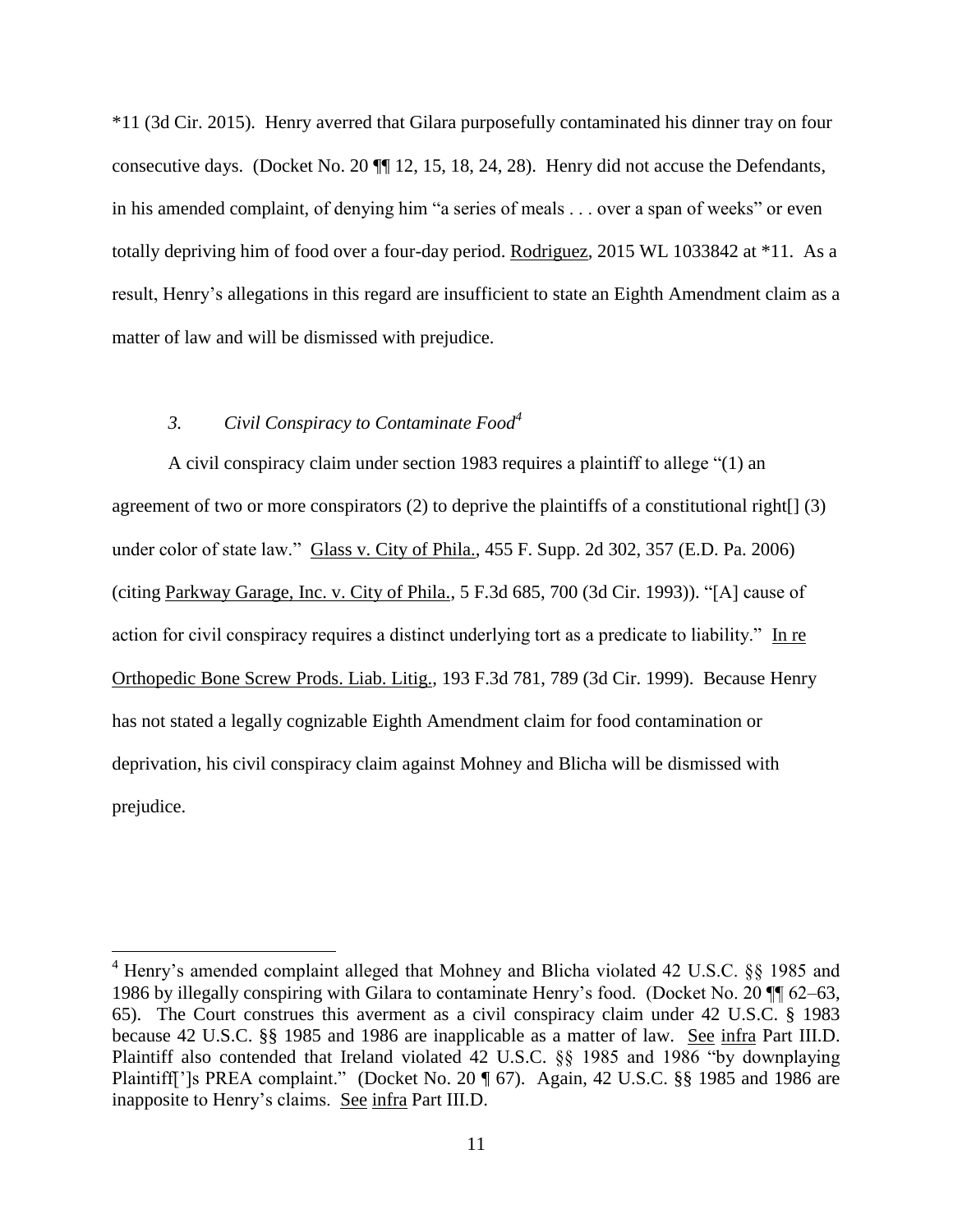## *4. Supervisory Liability Claim Against Overmyer*

Henry's supervisory liability claim against Overmyer does not survive Defendants' motion to dismiss because "[a] defendant in a civil rights action must have personal involvement in the alleged wrongs; liability cannot be predicated solely on the operation of *respondeat superior*." Rode v. Dellarciprete, 845 F.2d 1195, 1207 (3d Cir. 1988) (citing Parratt v. Taylor, 451 U.S. 527, 537 n.3 (1981)). Because Henry failed to allege Overmyer's personal involvement, the claim against him will be dismissed with prejudice.

## **D. Section 1985 and 1986 Claims**

Henry's sections 1985 and 1986 claims against Gilara, Mohney, and Ireland fail as a

matter of law because they are inapplicable to Henry's factual allegations. Although Henry does

not specify the subsection of Section 1985 under which he is proceeding, subsection three is the

best fit. $5$ 

 $\overline{a}$ 

To state a claim under § 1985(3), a plaintiff must allege:

(1) a conspiracy; (2) for the purpose of depriving, either directly or indirectly, any person or class of persons of the equal protection of the laws, or of equal privileges and immunities under the laws; and (3) an act in furtherance of the conspiracy; (4) whereby a person is injured in his person or property or deprived of any right or privilege of a citizen of the United States.

United Bhd. of Carpenters & Joiners v. Scott, 463 U.S. 825, 828–29 (1983) (citing Griffin v. Breckenridge, 403 U.S. 88, 102–03 (1971)). This provision "does not create any substantive rights, but permits individuals to enforce substantive rights against conspiring private parties." Farber v. City of Paterson, 440 F.3d 131, 134 (3d Cir. 2006). "[A] plaintiff must allege both that

 $5$  42 U.S.C. § 1985(3) provides: "If two or more persons in any State or Territory conspire ... for the purpose of depriving . . . any person or class of persons of the equal protection of the laws . . . the party so injured or deprived may have an action for the recovery of damages . . . against any one or more of the conspirators."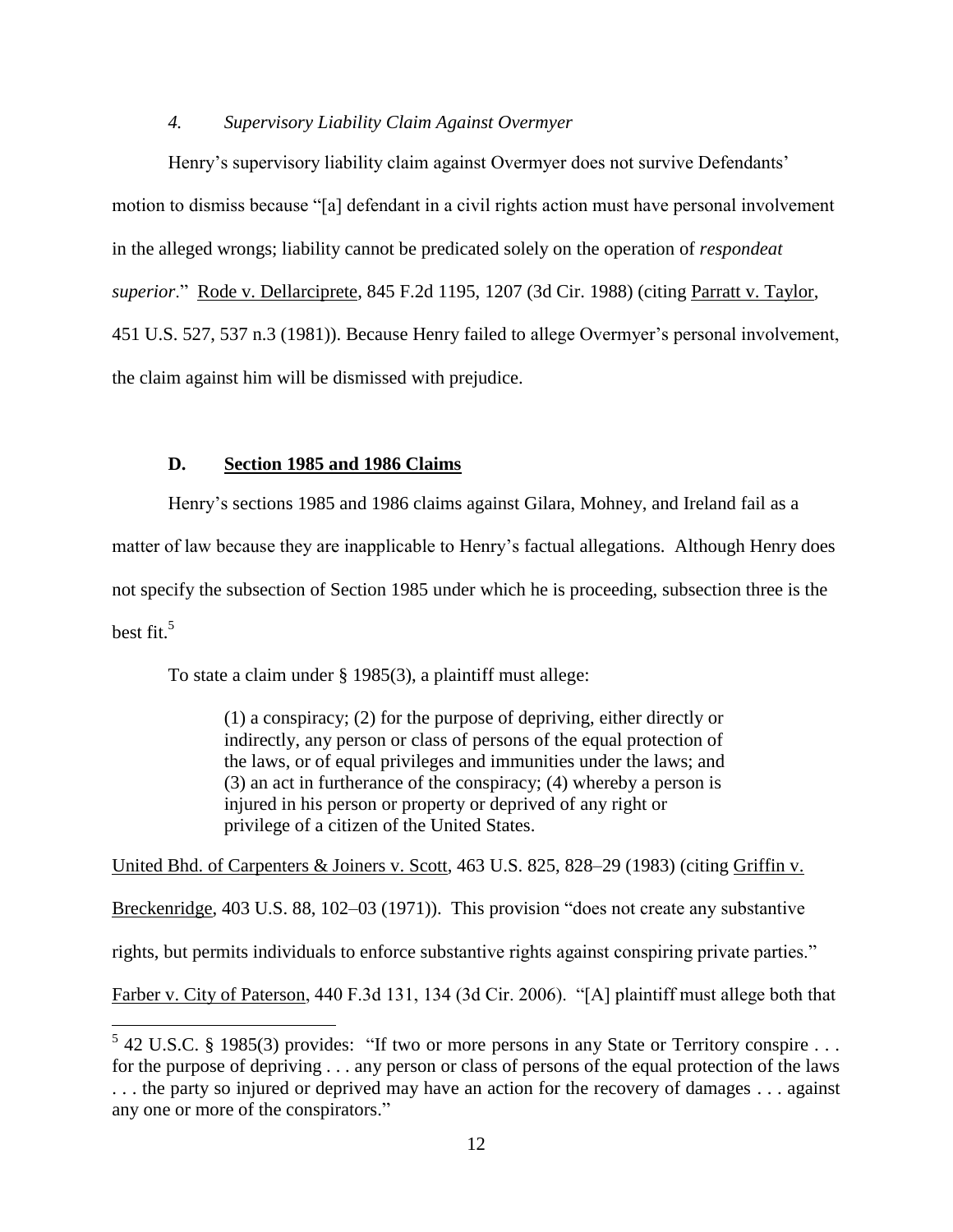the conspiracy was motivated by discriminatory animus against an identifiable class and that the discrimination against the identifiable class was invidious." Id. at 135. A § 1985(3) claimant must allege "some racial, or perhaps otherwise class-based, invidiously discriminatory animus behind the conspirators' action." Griffin, 403 U.S. at 102. Defendants in § 1985(3) claims "must have allegedly conspired against a group that has an identifiable existence independent of the fact that its members are victims of the defendants' tortious conduct." Farber, 440 F.3d at 136. Henry does not allege in his amended complaint that private parties conspired to discriminate against him or that he was discriminated against because he was a member of a class. Accordingly, his § 1985 claims will be dismissed with prejudice.

Henry also fails to state § 1986 claims as a matter of law. Section 1986 provides that: "Every person who, having knowledge that any of the wrongs conspired to be done, and mentioned in section 1985 of this title, are about to be committed, and having power to prevent or aid in preventing the commission of the same, neglects or refuses so to do, if such wrongful act be committed, shall be liable to the party injured." 42 U.S.C. § 1986. "[T]ransgressions of § 1986 by definition depend on a preexisting violation of § 1985." Rogin v. Bensalem Twp., 616 F.2d 680, 696 (3d Cir. 1980), cert. denied, 450 U.S. 1029 (1981). Since Henry has not stated a § 1985 claim, his § 1986 claim fails and will be dismissed with prejudice.

### **IV. Conclusion**

For the foregoing reasons, Defendants' Rule 12(b)(6) motions to dismiss (Docket Nos. 21, 31) will be granted with prejudice as to all of Henry's claims. Gilara's and Mohney's prior Rule 12(b)(6) motion (Docket No. 12) in response to Henry's original complaint (Docket No. 4) will be denied as it is moot. Plaintiff will not be permitted leave to amend his complaint

13